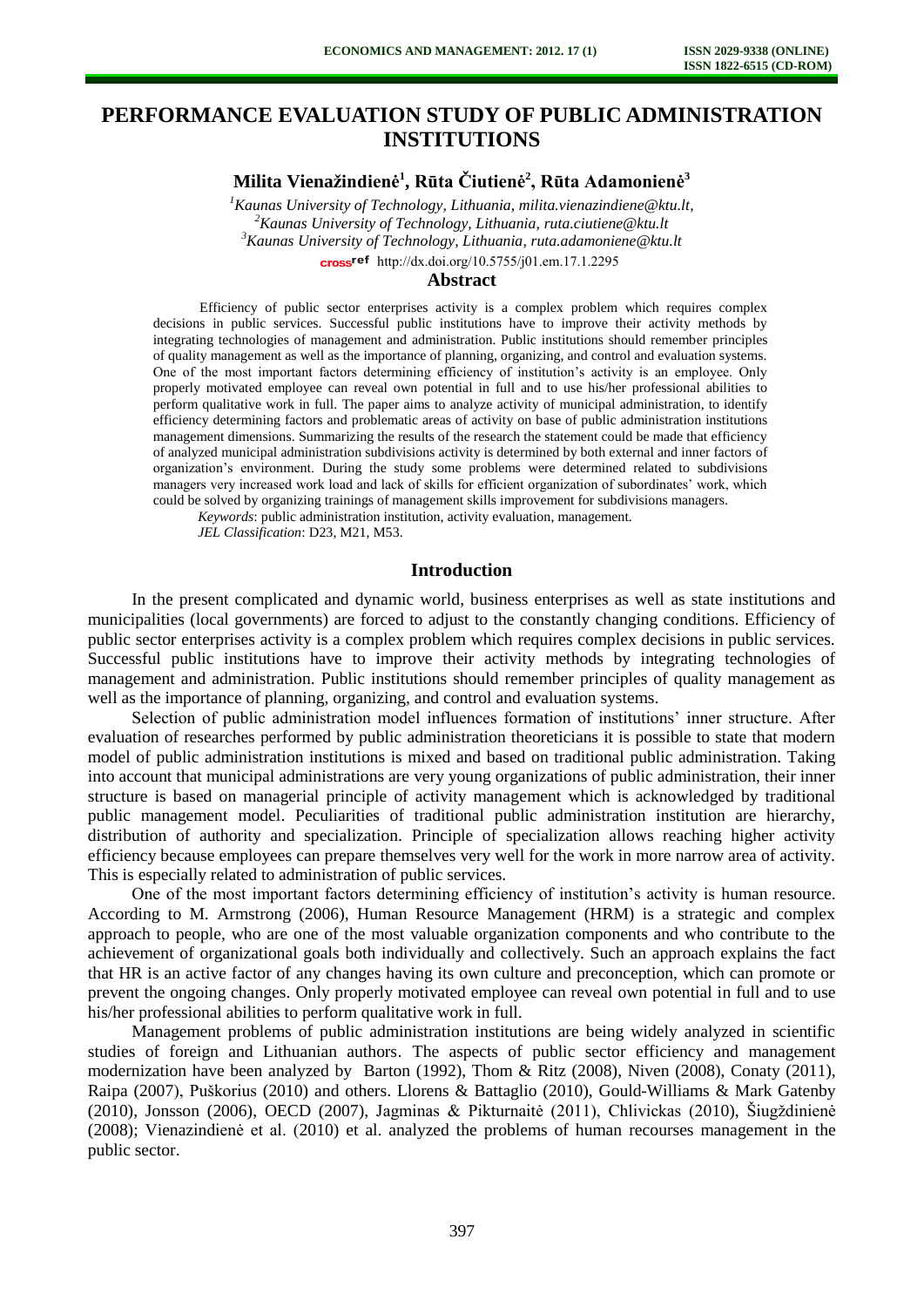**The goal of the article** is to analyze activity of municipal administration, to identify efficiency determining factors and problematic areas of activity on base of public administration institutions management dimensions.

**Research methods.** The study was performed by using methods of descriptive content analysis and synthesis (scientific literature and content of documents) questionnaire and focus group.

### **Theoretical aspects of management of public administration institutions**

During the last decades of XX century many countries in the world including Lithuania stared the performance of reforms of public sector by which it was striving for transformation of ideal, legal and rational bureaucracy described by M. Weber and increase efficiency of activity of public institutions. According to the theoreticians of these reforms (Osborne and Gaebler, 1992; Hughes, 1998; Pollitt and Bouckaert, 2003), inflexible centralized bureaucracies developed during industrial period and working according to the strict rules and regulations, keeping the order of hierarchic subordination are not efficient and productive already. They cannot act successfully in the rapidly changing society and economic of knowledge. Traditional bureaucratic management model is stiff and caring only about structure and processes therefore it should be replaced by flexible and more rapidly acting modern management model oriented towards results that is based on principles and methods of modern management successfully tested in the market. This striving is the main stimulus to proceed to new public management (NPM) based on business sector experience and market conditions by updating structures of administration system, control methods and administration culture considering challenges of new period. Niven, (2008) highlights that enhanced productivity, performance improvements and strategy execution will be transformed from private sector for every public sector.

As in business sector, activity of organizations of public sector is based on mission-oriented tasks, to meet stakeholder's expectations in environment marked by shrinking budgets, strict regulations and changing workforce demographic. Nowadays organizations of public sector are suffering both social and economical pressure for greater efficiency, quality of service and effectiveness providing public services. Besides as well as business organization they have to reach not only financial results, but align employees with organization goals, enhance resource allocation decisions, improve collaboration and most critically execute their strategies (Niven, 2008). In striving to satisfy social, economical and even political; interests of parts interested, organizations of public sector have to be constantly striving for efficiency of activity. This is stimulating the organizations of public sector for changes, development of process management activity indices, systems of financial management and activity evaluation etc. (Conaty, 2011).

Possibilities of development of public sector activity efficiency are being perceived as supply of more qualitative public services with the same recourses. Efficiency of public sector activity could be reached by (Barton R., 1992):

- increasing quantity of production (services), while keeping the same number of employees;
- developing quality of production (services), while the number of employees of organization remains the same; more rapid and qualitative supply of service;
- using of little recourses, while quantity of services remains the same; service supply time is shortened, input of recourses decreases;
- supplying the same amount of services with the same input but higher quality;
- small increase of input; big increase of quantity and quality of services.

Efficiency of public sector could be reached by implementing these changes:

- *Work process.* Public organization in striving for efficiency has to perform operative changes of restructuring of work process. There is a striving for improvement of indices of supplied services by using reorganization of work processes and technological innovations.
- *Employees behavior.* More attention is given to support of attempts of employees. There is orientation towards psychological perspectives, evaluation of needs of employees, enhancement of their behavioral motivation. The focus is to the striving for development of employees' qualification, evaluation of employees' activity, mechanism of compensation; to involve the employees to decision making and development of career possibilities in organization.
- *Management process.* There are widely used managerial competencies, clients' needs, and organization's environment. Feedback to environment is being strengthened. Systematic research of needs of consumers of services are being performed, basis of relationship to different authority levels and contacts is being extended, models of general quality management are being implemented (Raipa A., 2007).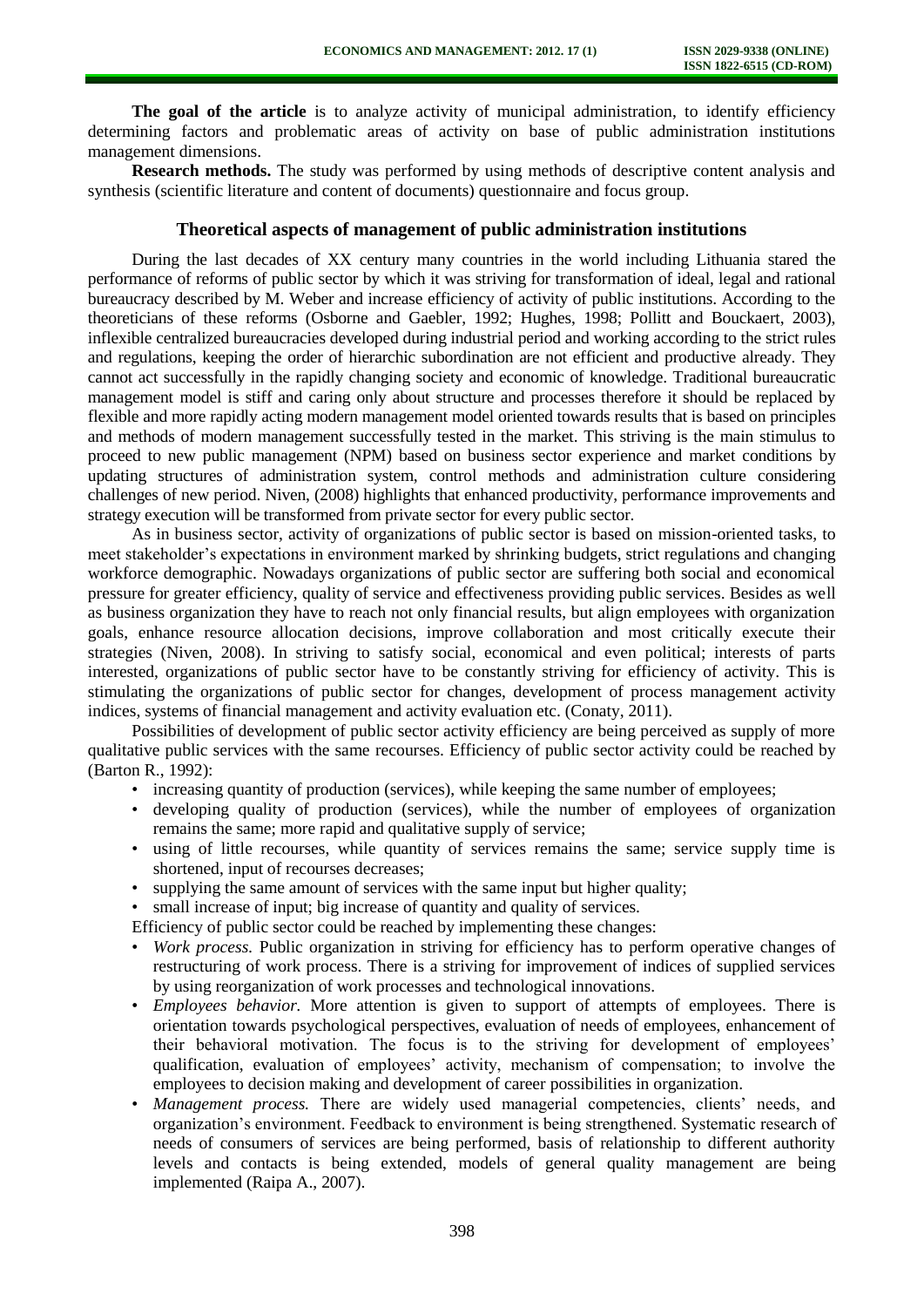Broadbent & Laughlin (2009) highlight that systems of public management have to be oriented towards defining, controlling and managing achievement of outcomes, and at the same time they have to be used as means to reach activity results not only on the level of individual but organization as well.

In 1990 in USA there was a methodology of business management (Balanced Scorecard) created which is making accent not only on quality or processes but organization's activity evaluation is summarized as well. Methodology is based on balanced and even development of organization by developing core perspectives:

- Learning and Growth Perspective employees training, knowledge development, development of interrelationship in the collective.
- Business Process Perspective documentation and management of enterprise processes.
- Customer Perspective orientation towards client's needs and demands.
- Financial Perspective orientation towards finance management, efficient and exact accountancy and deliberate distribution of recourses.

Methodology states that organization reaches the most efficient growth when all these fields are growing in proportion, on even rate while excessive growth of one of these fields causes unnecessary costs but gives limited increase of enterprise efficiency. If one of these essential fields is forgotten and undeveloped, organization's development is weak (Niven, 2008).

Based on 1937 theory of F.Taylor, L. Gulick formulated the main functions of public management: Planning, Organizing, Staffing, Directing, Coordinating, Reporting, Budgeting (acronym POSDCORB) (Mora & Ticlau, 2008). Planning function includes determining of goals of both organization and individual by interrelating them, selection of proper methods for implementation of planned activity. Strategic planning principles that are common in business sector should be applied in public sector as well (Bryson&Roering, 1987). Planning procedure starts from the top, i.e. plans of organization of public administration are being created with consideration of strategic activity plans of the country, sector where organization is working, municipality and goes down to the level of institution, department, and employees. Referring to the strategic plan of the city, municipal administration has to prepare institutional activity plan of own organization. Organization includes formation of formal organization structure, sharing of work and management functions, their coordination and performance. Staffing function includes recruiting and training staff, creation of proper labor conditions. Directing entails making and embodying decisions, by preparing orders, instructions and controlling their implementation. Coordination is implementation of relations between performed separate works, reporting is presentation of information to the persons who control the work performed or are responsible for performance of these work, presentation of information on performance of and results of work as well orders to subordinates. Budgeting includes the form of accounting, fiscal planning as well as regulation (Johnson, 2006).

Another important direction of public sector management is management of human resources (HRM). Human factor is the most important factor determining efficiency, productivity, capability to meet stakeholders' interests of organization activity (Jagminas & Pikturnaitė, 2011; Llorens & Battaglio, 2010; Šiugždinienė, 2008; Sakalas &Vienazindiene*,* 2010). Organizations of public management a complicated essential task have to solve how to create a solid, stable, professional state service capable to implement policy of state service and serve to society effectively and with responsibility. Usually people think on quality of stare management according to how efficiently they are attended in state institutions and how rational is dealt with their business. Human resource management has to ensure readiness of personnel and willingness to perform activity (Sumetzberger, 2005). One of the main challenges of modern period to public administration is to increase competence of human resources, i.e. trust in their abilities.

Performance measurement in the public sector is important tool for increasing accountability and activity efficiency. Performance measurement may provide data on how effectively and efficiently public services are delivered (Greiling, 2005; Fryer *et al.,* 2009; Liundberg *et al.,* 2009). Cappelli *et al.,* (2011) highlight that assumptions of transformation and changes in public sector are created by "quality-oriented public administration" and propose to use TQM and EFQM models for activity evaluation because they are making accents on self-evaluation process as a standard managerial procedure in a public administration. Besides it is highlighted that clear determination of activity evaluation indices and selection of proper methods is necessary.

Having evaluated peculiarities of performance management of public sector theoretical findings and performance measurement the empirical research has been performed covering planning, organization, control functions and HR development issues.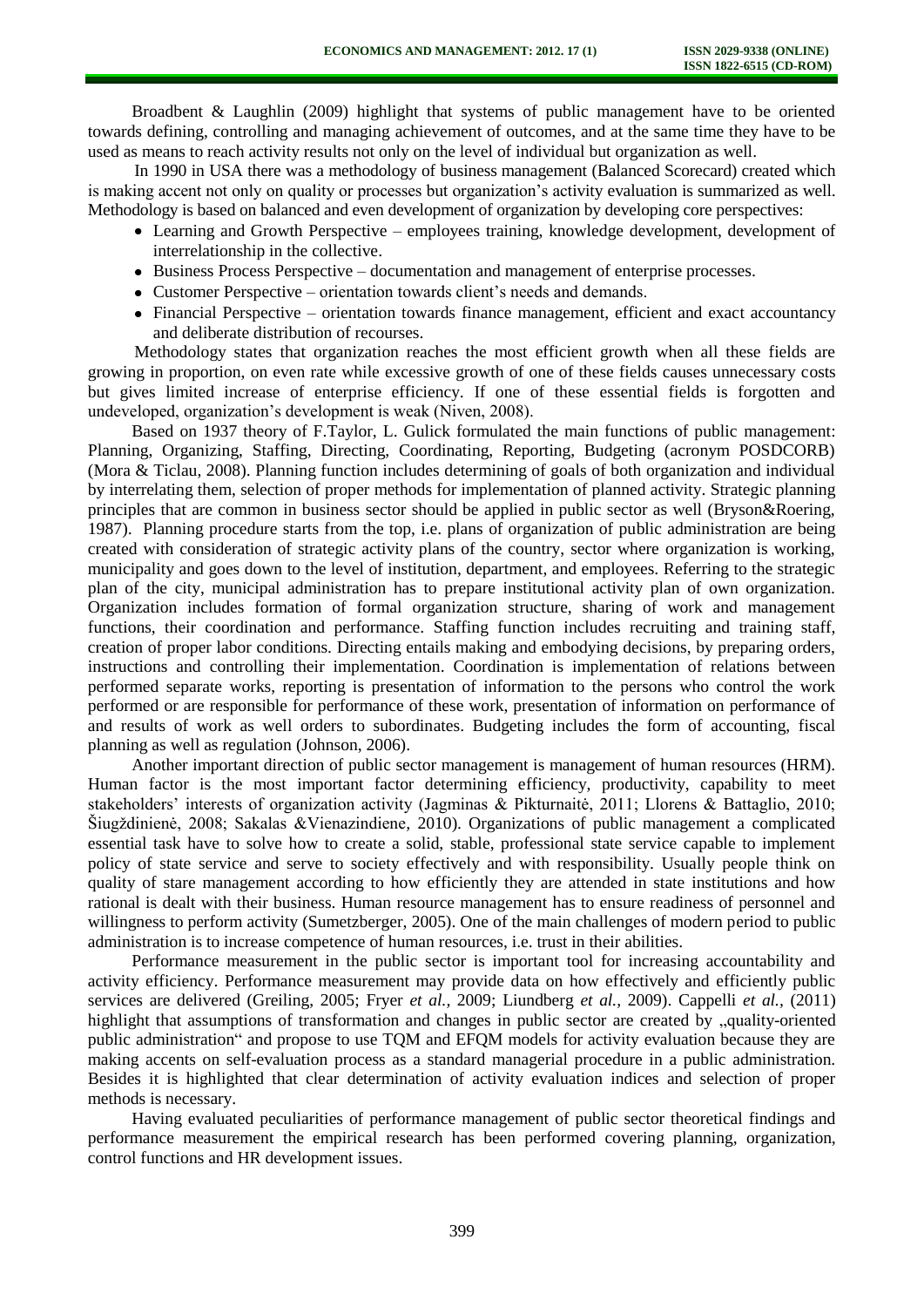## **Research methodology**

The research methodology of the article is based on approach of coordination of qualitative and quantitative research.

Qualitative research during manifestive analysis of documents is applied as the main source of information in analyzing normative basis of activity of Lithuanian municipalities. Formal data are being collected revealing conformity of the activities performed by administration subdivisions to the functions, goals and tasks attached.

Quantitative research by using written questionnaires is performed in order to find out the attitude and opinion of municipal employees to activity of the institution, realization of planning function, work organization, performance of control function, and organization of development of employees' qualification.

The method of Focus group is being applied in order to verify additionally if received results of the research and showed up tendencies are approved. Structure of participants of Focus group discussion was homogeneous, i.e. it corresponded to such criteria of participant selection as experience, competence, position, and that was one of the basic conditions of group creation stimulating discussion and determining quality of the collected data.

Logical scheme of the research presented in the Figure 1.



**Figure 1.** Logical Structure of Research

Analyzing functions, goals and tasks attached to every subdivision there was a goal to find out what activities are appointed in the regulation to be performed by every subdivision, if goals and tasks risen to every subdivision are named, if there are activities that should be performed by subdivision as determined by legislation but not appointed, and what activities are appointed to every employee of particular subdivision. Analyzing activities performed by subdivisions in fact there was a striving to find out what activities are being performed by every subdivision in fact and if there are activities that are not performed of partially performed by every subdivision, if there is a performance of activities not described in regulations of subdivision and what activities performed are duplicating activity of other subdivisions. Performing analysis of functions and work of every employee the research was performed of activity performed by every employee in fact, if employees are performing activities not described in description of position and if activity performed by every employee are not duplicated with activity of other employees. The research was trying to find out what are the reasons limiting employees to perform their work properly or perform it in time.

Evaluating implementation of planning function the verification was made if planning of subdivision activity and every employee activity is being performed, for which period plans of subdivisions and every employee activity are being created. Evaluating implementation of organizing function the research was made how tasks are delegated, if time for activity performance is described, if indices of achievements of every employee / subdivision activity are named clearly, if distribution of work load and employees supply with work instruments / resources needed to perform the task is objective. Evaluating control function the research was if control of activity / plans is being performed, how often control of activity / plans is performed and who performs control.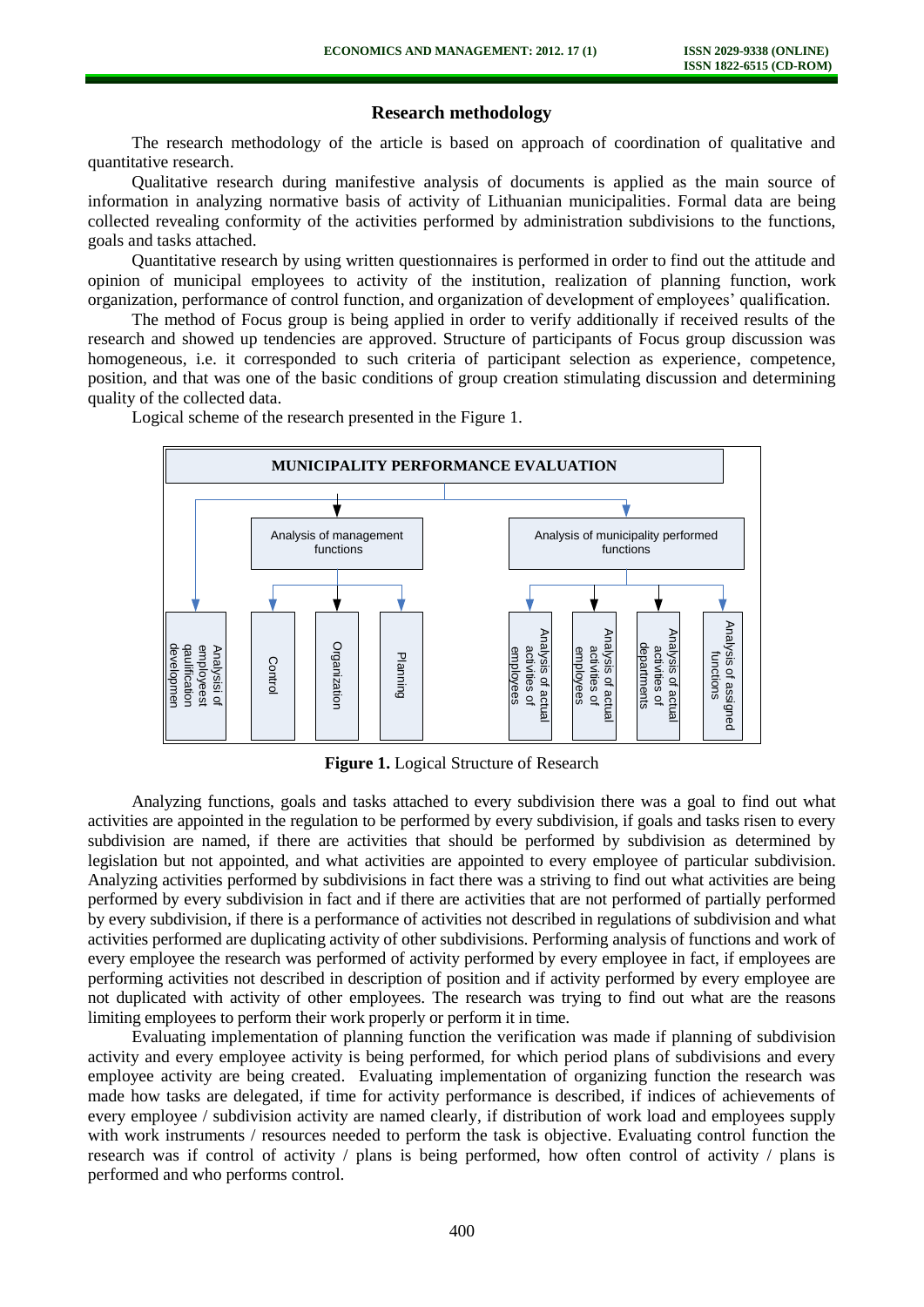Evaluating development of employees' qualification in municipality the research was performed if plans of employees' qualification development are being created, if financing is given and if it is sufficient, if qualification development is corresponding to training needs of employee and organization and if analysis of employees' qualification development is being performed.

Discussion of Focus group is raising the following basic questions: 1) if municipality is really characterized by such tendencies that showed during the research as insufficient attention to performance of planning, organizing functions and qualification development? 2) What are the main reasons limiting employees to perform their work properly? 3) What are the common complaints regarding the municipality activity?

### **Research results**

Correspondence of activities performed by administration subdivisions to the functions, goals and tasks attached. This research used available documents of government and municipality (legislation, decisions, strategies, methodologies, instructions, regulations, descriptions of positions).

Having performed analysis of correspond ace of activities performed by administration subdivisions of analyzed municipality to the functions, goals and tasks attached and according to the regulations of subdivisions activities and description of positions it was determined:

- Municipal administration subdivisions activity regulations have the tasks determined but somewhere there is a lack of the goals of subdivision activity.
- Not all descriptions of municipal administration subdivisions employees positions have purpose of positions and activity field indicated as required by the decision of Government of Lithuanian Republic regarding "Approval of description of positions of civil servants and evaluation methodology" (2008 04 24).
- Not all functions attached to subdivisions employees are foreseen in regulations of municipal administration subdivisions activity for implementations of tasks.

While researching the reasons why employees of municipal administration subdivisions cannot perform their function properly and in time the following predominant reasons were determined: too big work load, not enough time given to tasks performance, lack of authorization, means required and financial resources', inaccurate orders and not enough information for task performance (see Figure 2).



**Figure 2.** Reasons limiting employees performing functions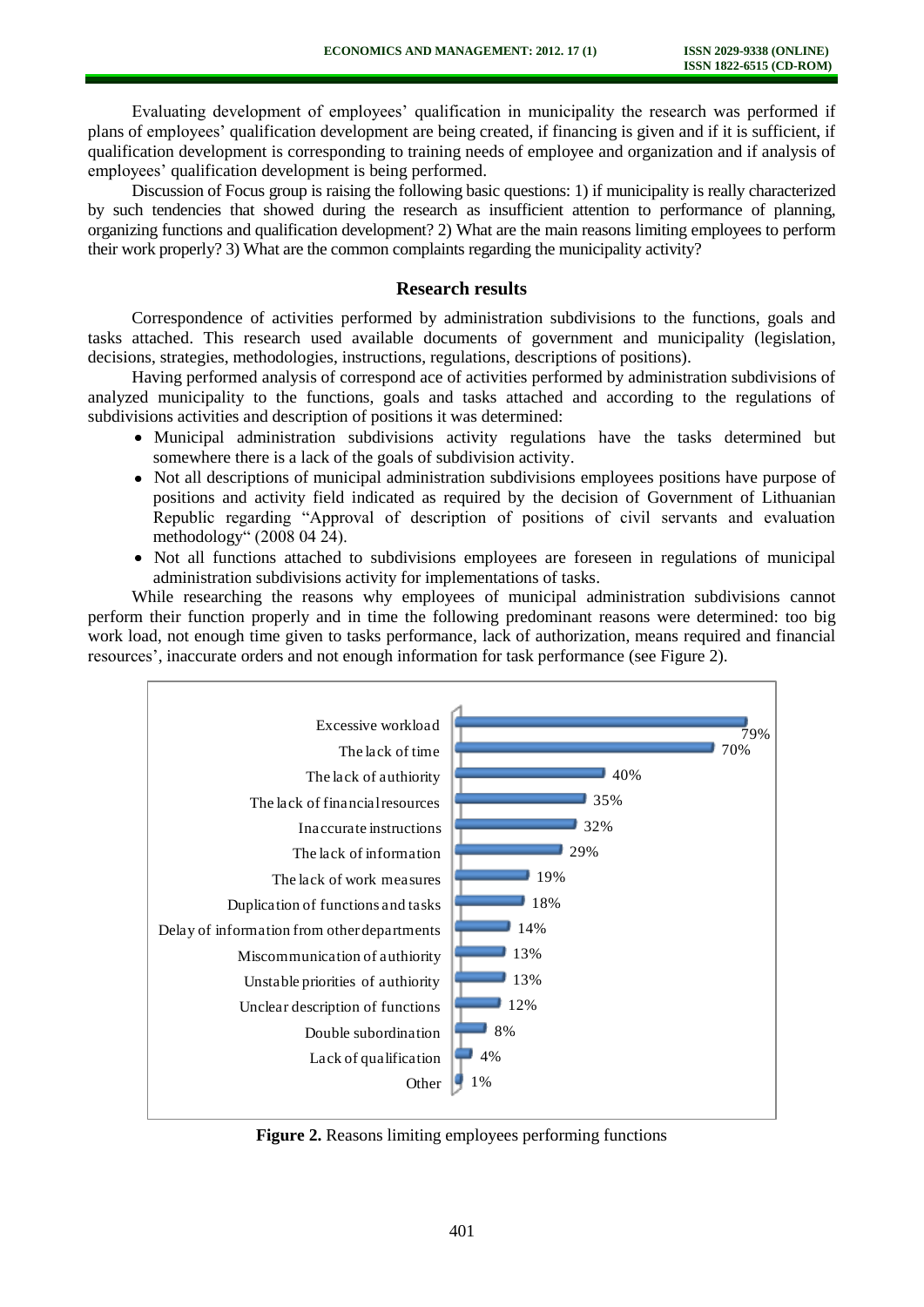Having analyzed complaints regarding the activity of subdivisions and individual employees of administration of municipality researched the following predominant complaints were determined:

lack of municipal employees competence,

- unethical behavior,
- jobbery,
- inattentive work of employees,
- illegal decisions.
- violation of public order of municipality citizens.

According to the research methodology the diagnosis of analyzed municipality subdivisions management was performed by evaluating the main functions: planning, organization and control.

Referring to the research data it was determined that both the activity of subdivisions (approved by 57%) and activity of every employ (approved by 54%) is being planned in the municipality. According to the opinion of employees who participated the questionnaire, usually activity plans are created for a year and a month, and plans of subdivisions activity usually are created for a year. It could be stated that the initial management function, the planning, is missing proper attention in municipality.

Having analyzed the employees' research results reflecting labor organization in municipality, positive and negative aspects were determined. As quality in municipal administration it could be noted that there is determined time for performance of the activity; manager's tasks are formulated strictly and clearly; all information required to perform the task is available, information for task performance is being received from managers in time. The research revealed specific problematic aspects: uncertainly determined indices of every employee and subdivision activity achievements, uneven distribution of work load.

Comprehensive attitude and opinion of municipal employees on subdivisions labor organization is presented in Figure 3.



**Figure 3.** Evaluation of labor organization in municipality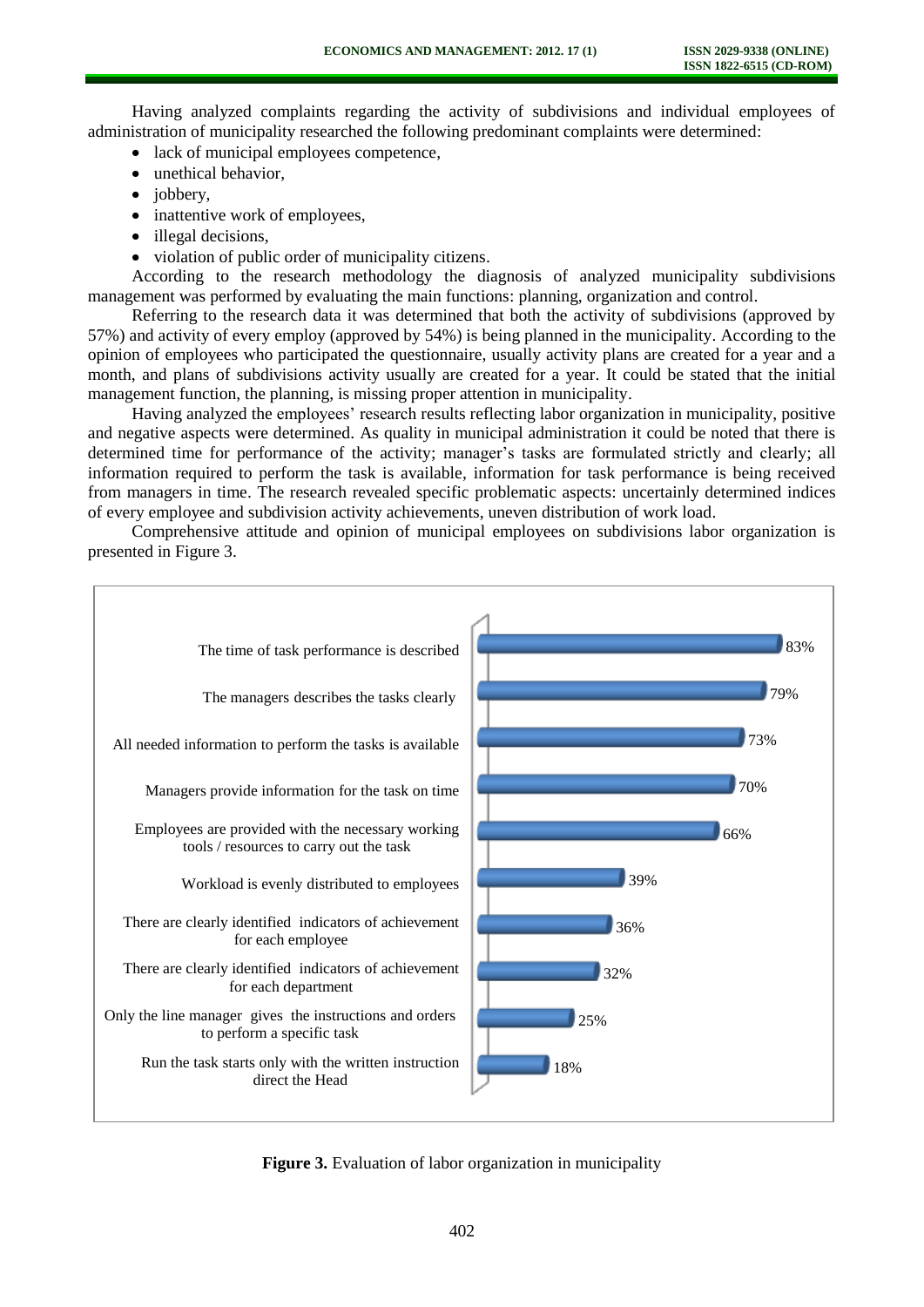Having analyzed the research results the statement could be made that control function in the municipality is realized good enough. The statement that municipality performs the control of activity / plans got strong enough approval (75 % approved). Having performed more detailed analysis of employees' opinion it was stated that control of activity / plans is being performed mostly every quarter and every year by direct manager.

Having studied the performance of municipal administration employees' qualification development it was stated that not enough resources are given to development of employees' qualification, real volume of qualification development is unknown, development of qualification only partially corresponds to of employees learning and organization needs, employees are unmotivated to raise their qualification, have no time for this or trainings organized do not correspond their learning needs. The research revealed that municipality is trying to provide itself by employees having proper education and take care of their further training and development of qualification by applying different methods. In the discussion of Focus group which was striving to verify the adequacy of the research results obtained, there was little discussion, the participants agreed with the results bar none.

Thus, distribution of the main management functions activity fields in different chains of this system allows determining of purposes, activity fields and interdependence of collectives, separate individuals by revealing their importance in the changing processes of society development in time and space.

### **Conclusions**

Summarizing the analyzed results of the research the statement could be made that efficiency of analyzed municipal administration subdivisions activity is determined by both external and inner factors of organization's environment. External factors such as constantly changing requirements of legislation, social economical situation, political decisions, and untenable demands of clients can not be affected or changed by municipal administration. Factors of inner environment directly determining efficiency of municipal administration subdivisions activity can be affected, changed or developed by municipal administrations.

Having performed the research the following factors that determining efficiency of municipal administration subdivision activity can be distinguished: properly planned work; clear and particular determination of every subdivision's activity goals; clear naming of subdivision's goals and tasks; proper distribution of workload and resources; delegation of indices of activity achievements and tasks; dispersion of information; insurance of feedback; determination of activity indices and control of their achievement; employees' competence; stimulation of employees and constant development of their qualification; coordination of organization's and employee's interests.

#### **References**

- 1. Armstrong, M. A (2006). Handbook of Human Resource Management. Kogan Page.
- 2. Barton, R. & Chappel, W. (1992). Public Administration: the Work of Government. Glenview II, Scot: Foresman Publishers.
- 3. Broadbent J. & Laughlin R. (2009). Performance Management Systems: A Conceptual model. Management Accounting Research, Vol 20 (4), 283-295.
- 4. Bryson, J.M. & Roering, W.D. (2007). Applying Privite-Sector Strategic Planning in the Public Sector. Journal of American Planning Association, 9-22.
- 5. Cappeli, L., Guglielmetti, R., Mattia, G., Merli, R., Renzi, M.M. (2012). Peer evaluation to develop bechmarking in public sector. Benchmarking: An International Journal, Vol.18, 4, 490-509.
- 6. Chlivickas, E. (2010). Development of human resources system for improvement of public administration in Central and Eastern European countries. The 6th International Scientific Conference Business and Management 2010: selected papers. May 13-14, 2010. Vol. 1Vilnius : Technika.
- 7. Conaty, F.J. (2011). Performance Management Chalanges in Hybrid NPO/Public Sector Settings An Isish Case. International Journal of Productivity & Performance Management, October, 1-21.
- 8. Fryer, K., Antony, J., Ogden, S. (2009). Performance management in the public sector. International Journal of Public sector Management. Vol.22, No.6, 478-498.
- 9. Greiling, D. (2005). Performance measurement in the public sector: the German experience. International Journal of Productivity and Performance Management, 551-567.
- 10. Hughes, O.E. (1998). Public Management and Administration. London:Macmillan.